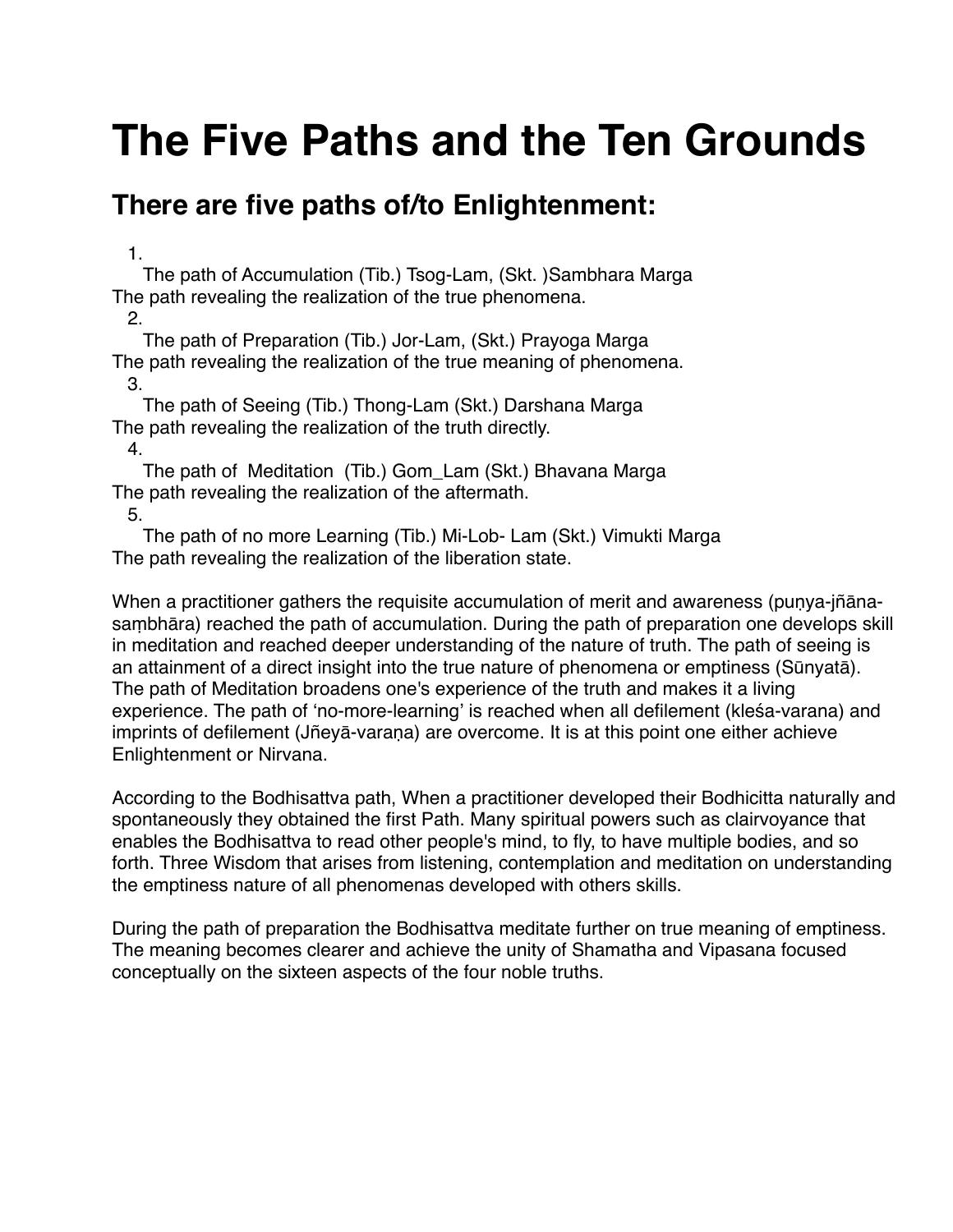#### **This path of preparation has four stages:**

 1. Heat (drod), with which they feel the warmness of the burning wisdom fire that directly perceiving emptiness nature. Here they spontaneously understand the truth while awake.

 2. Peak (rtse-mo), with which they reached the top mountain of true existence and sees the emptiness nature with panoramic view. Here they spontaneously understand the truth even when dreaming,

 3. Patience (bzod-pa), with which they have reached the calm state and they are free from fears of falling into the three lower realms.

 4. Supreme Dharma (chos-mchog), with which they are in the state of dissolving their separation from the ultimate great truth.

Then the realization arises within the Bodhisattva that the observer mind itself, object true nature of emptiness and action that meditates emptiness are non-dual, one like water poured into water. This signifies the attainment of the path of seeing and they become Arya-Bodhisattva, a noble being. The Arya-Bodhisattva burn down all their Karma during this path. They still retains the imprints of old karma as well as some seeds of defilement, but no new karma is produced from this path.

## **There are ten ground Bhumis of Arya-Bodhisattva:**

1.

The joyous (Tib.Rab-Tu-Gawa, Skt. Pramudita)

2.

The stainless (Tib. Dri-ma-pa Skt. Vimala)

 3. The light-maker (Tib.Woe-jey-pa Skt.Prabhakari)

4.

The radiant (Tib. Woe-tro-wa, Skt. Arcishmati)

5.

The hard to purify (Tib. Junk-ka-wa Skt. Sudurjaya)

 6. The toward revealing (Tib. Ngon-du-gyur-pa Skt. Abhimukhi)

7.

 The gone faraway (Tib. Ring-du-song-wa Skt. Durangama) 8.

The unshakable (Tib.Mi-yo-wa Skt. Acala)

9.

The Excellent Wisdom(Tib. Leg-pey-lo-dro, Skt. Sadhumati)

10.

The cloud of dharma (Tib. Cho-kyi-trin, Skt. Dharmamegha)